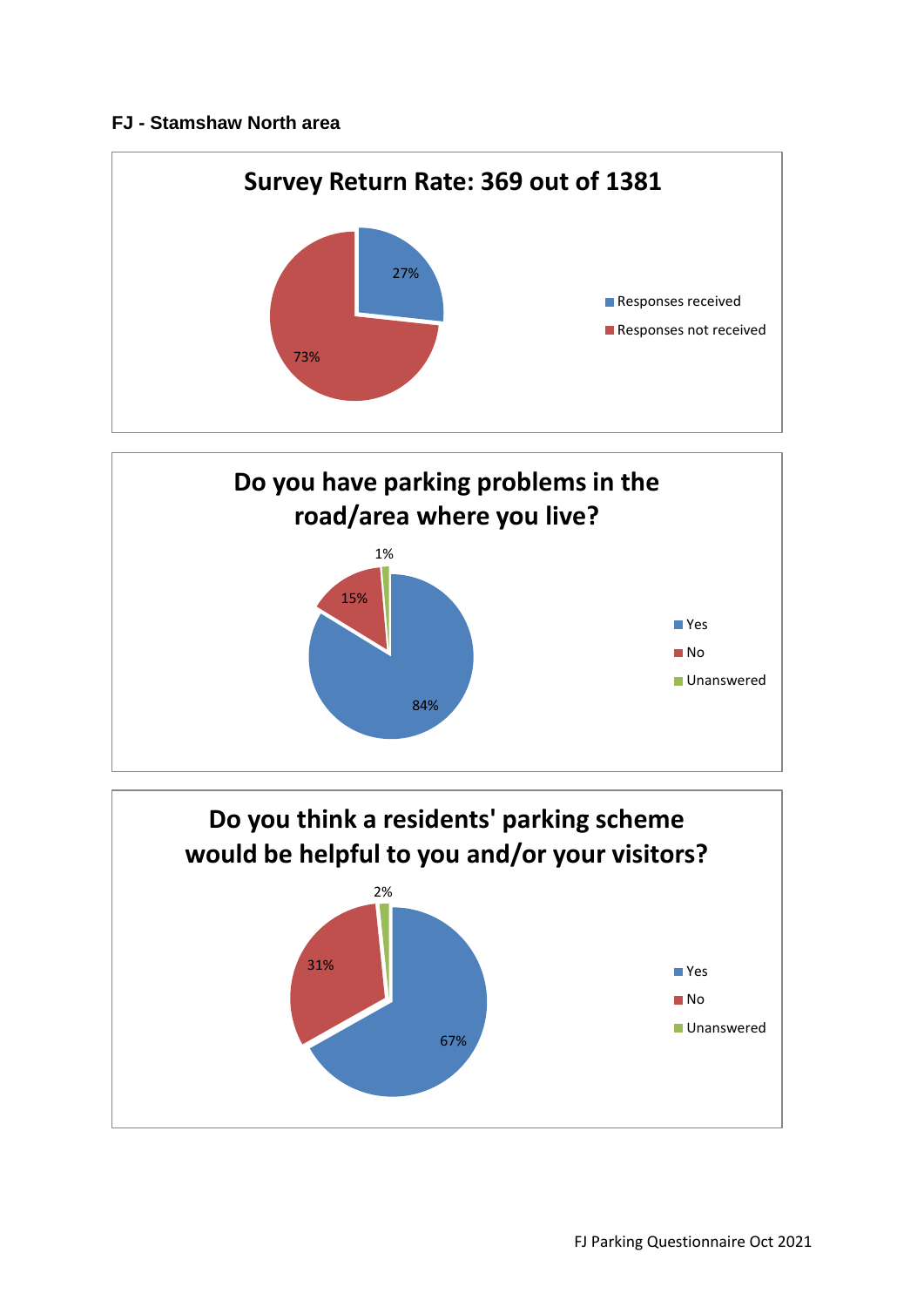



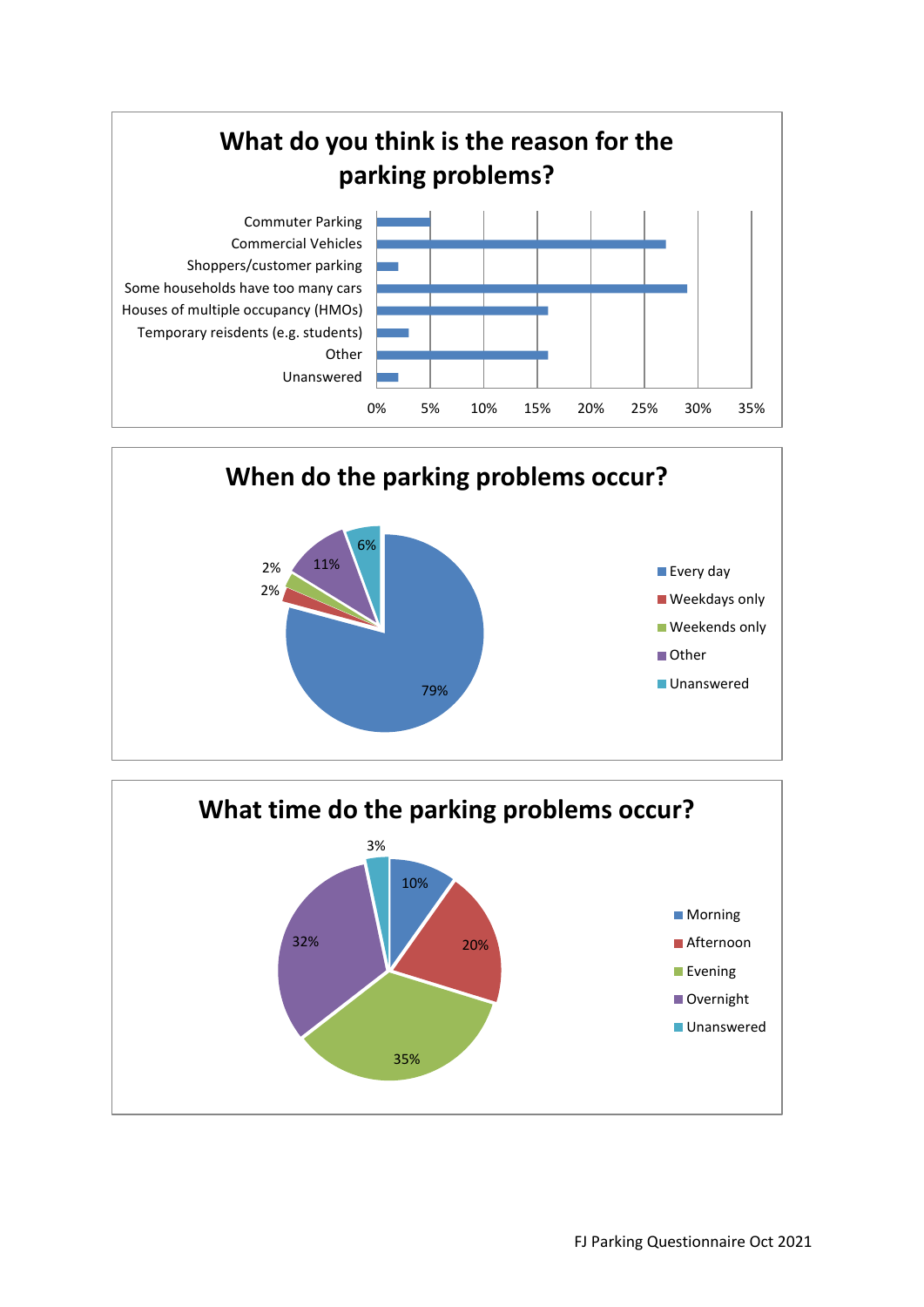## **Equalities questions**





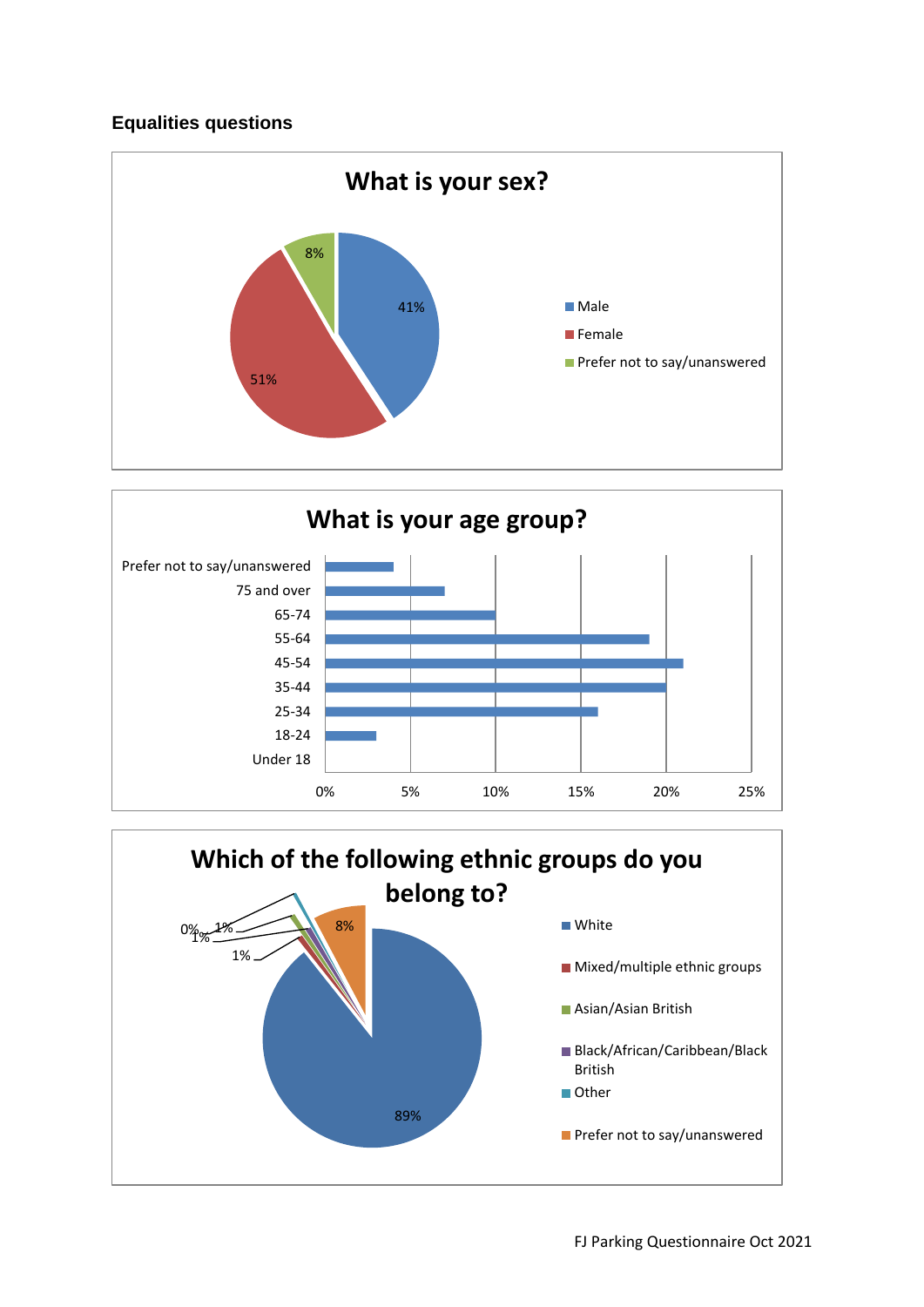



| <b>Road Name</b>                                         | For            | <b>Against</b> | <b>Undecided</b> | No. of<br>surveys<br>received | No. of<br>properties<br>surveyed |
|----------------------------------------------------------|----------------|----------------|------------------|-------------------------------|----------------------------------|
| Childe Square                                            | 7              | 2              |                  | 10                            | 72                               |
| <b>Gruneisen Road</b>                                    | 33             | 6              | 0                | 39                            | 126                              |
| Harbour Way                                              | 4              | 5              | ი                | 9                             | 24                               |
| <b>Hilldowns Avenue</b>                                  | 1              | 6              | 0                | 7                             | 21                               |
| Jervis Road                                              | 45             | 24             | $\mathcal{P}$    | 71                            | 188                              |
| Osier Close                                              | 1              | 4              | 0                | 5                             | 19                               |
| Range Green                                              | 1              | 5              | ი                | 6                             | 23                               |
| Somerville Place                                         | $\overline{2}$ | 3              | 0                | 5                             | 16                               |
| Stamshaw Road<br>(between Penrose<br>CI and Twyford Ave) | 1              | 4              | 0                | 5                             | 61                               |
| <b>Strode Road</b>                                       | 30             | 8              | 0                | 38                            | 144                              |
| <b>Target Road</b>                                       | 7              |                | 0                | 14                            | 33                               |
| <b>Tipner Green</b>                                      | 6              |                | ∩                |                               | 16                               |